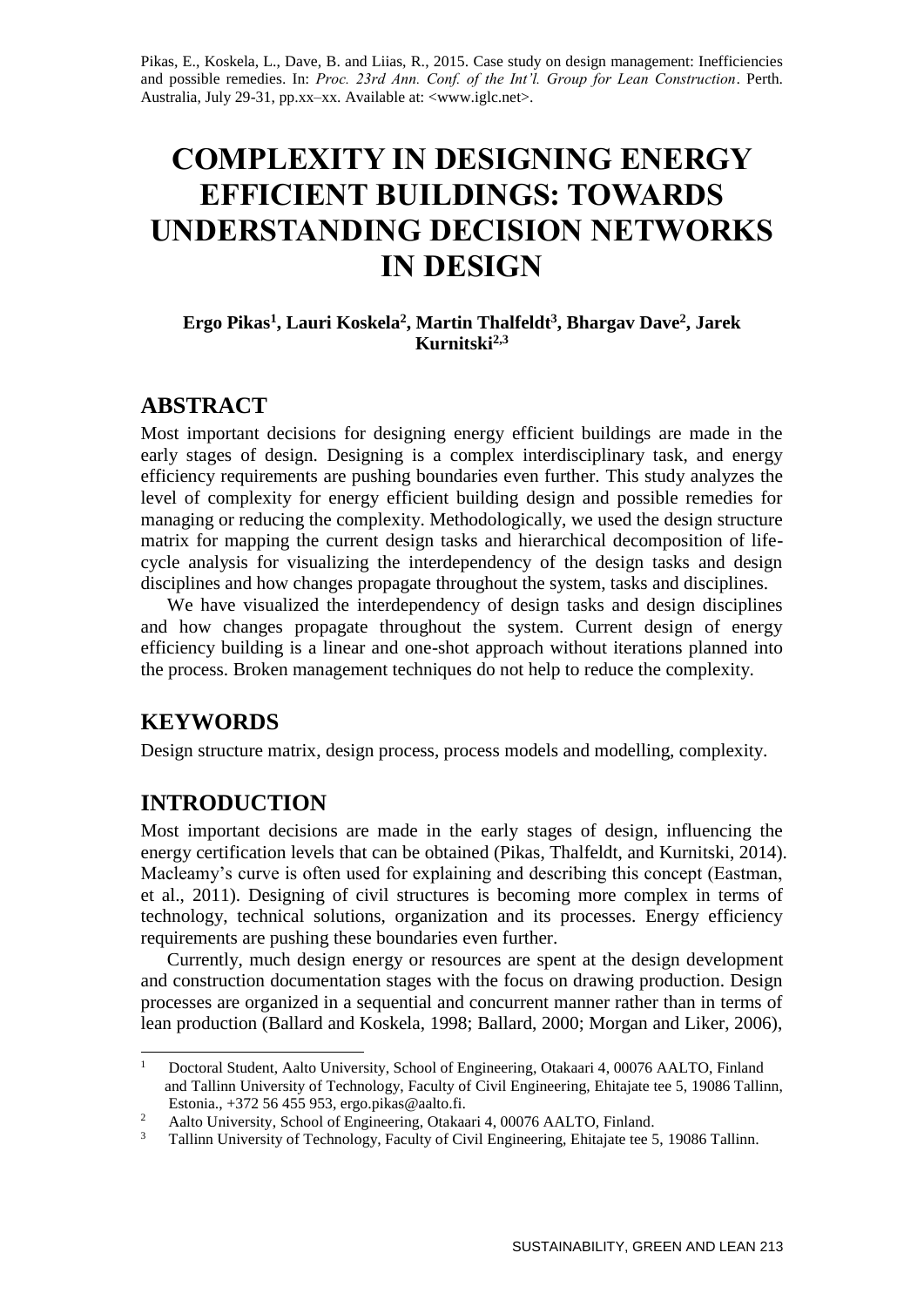to reduce the duration of overall design. Many of the problems faced are not caused by designers and engineers, but by prevailing disjointed management (Pikas,et al., 2015) and contracting methods (Howell, Ballard and Tommelein, 2010). Due to budget and schedule constraints, down-stream designers and engineers are not systematically involved in up-stream decision making (Reed, 2009). However, a need for design change amounts into huge rework due to batch and linear nature of design processes. Many of these changes are initiated by the client and/or the architect, influencing other engineering disciplines. Therefore, building design is a complex and multi-objective task, as decisions made by different disciplines influence others.

The purpose of this research is to determine the complexity levels involved in energy efficient building design and possible solutions for managing or reducing the complexity. We visualize how changing architectural solutions influence other engineering disciplines and the energy efficiency and life-cycle costs of the facility. Then, current understanding of design complexity is summarized, and the methods chosen for this research are described, results are presented with possible methodologies discussed for reducing design complexity.

# **WHAT DOES COMPLEXITY MEAN IN BUILDING DESIGN?**

What does a complex system mean? The term 'complex' is often loosely used and its meaning seems to be rather vague. In literature, discussions on complexity are generally divided into three broad categories: product (Suh, 2001; Lee, 2003), process (Eppinger and Browning, 2012) and organization/people (Bertelsen and Emmitt, 2005; Snowden and Boone, 2007). In this article, the main focus is on process complexity, but we also review product and organizational complexity.

#### **PROCESS COMPLEXITY**

Bertelsen has argued that construction production and client must be seen as a complex system (Bertelsen, 2003a; Bertelsen, 2003b; Bertelsen and Emmitt, 2005). Taking this discussion further, we need to differentiate between construction and design stages. Pennanen and Koskela (2005) have argued that the design problems are inductive in nature and that there is no single best answer but rather either a good or a bad one; but construction is deductive, i.e., there can be one best answer. Theoretically, in construction simple and ordered systems could be developed with sequential or concurrent tasks (Pennanen and Koskela, 2005). Hence, complexity is rather self-inflicted and caused by organizational structures and people (Tommelein, 2015). Tasks in design are driven by product considerations, which means that in every stage and/or phase, a designer executes tasks that produce product related information required for subsequent tasks – information is flowing (Koskela, Huovila and Leinonen, 2002). What makes design complex is that two or more tasks are coupled (Wynn, 2007) and simultaneously need input from each other.

#### **PRODUCT COMPLEXITY**

Lee (2003) has discussed the meaning of complexity in the context of axiomatic (Suh, 2001) and engineering design. He infers that complexity is a property of a system that makes understanding of it difficult. Reed (2009) has compared a building with an "organism" and has stated that like a human body, a building could also be seen as a complex system. These systems have emergent behavior and not all of the causal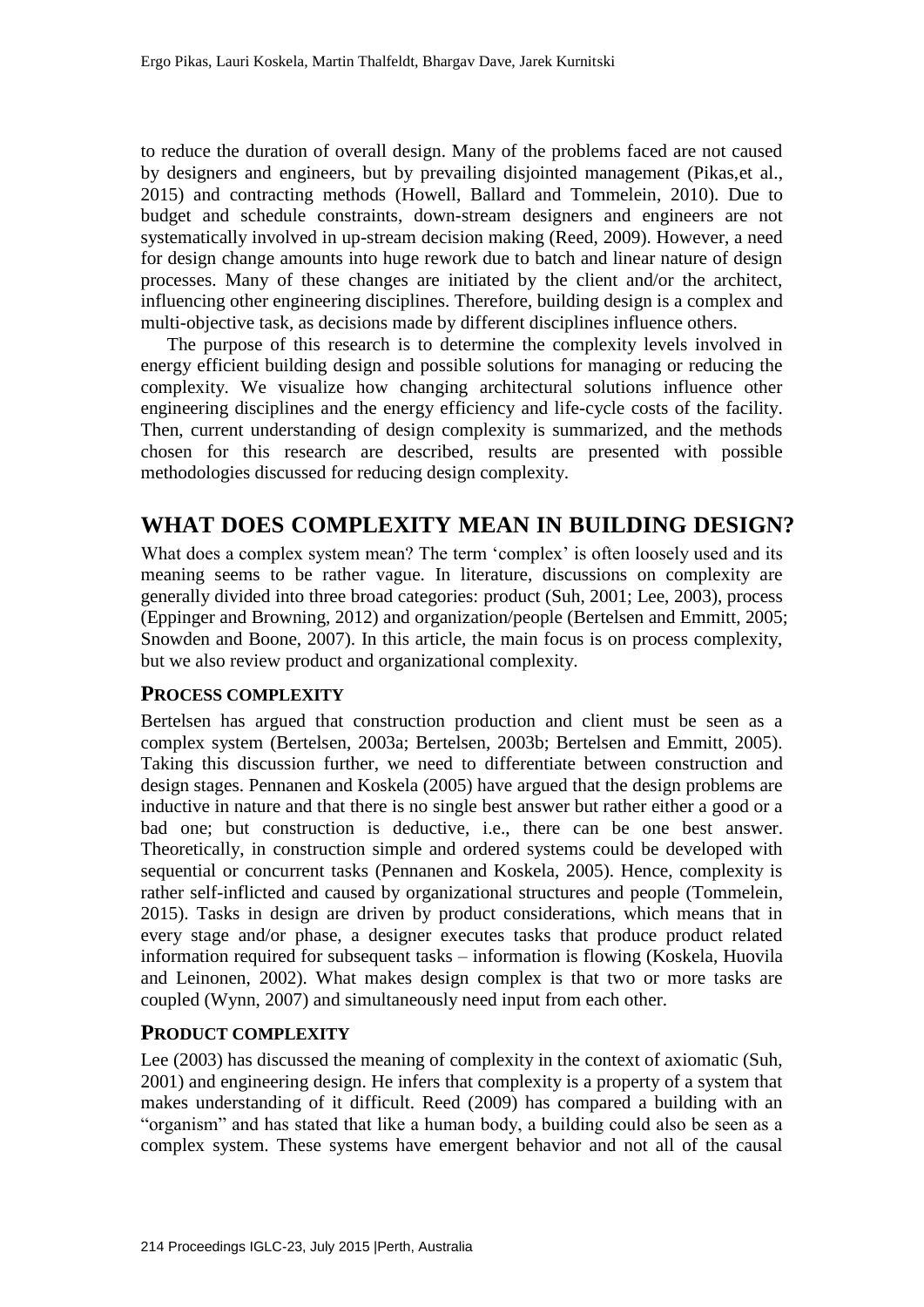relationships between systems and systems' elements are understood, which limits the capability of predicting its behavior (Suh, 2001). In engineering design, many statistical correlations are used for doing design and engineering. For example, engineers use statistical averages for building occupation and usage profile or use correlational models for predicting domestic hot water need when calculating energy efficiency for certification.

### **METHODS**

This research is divided into the following steps: we analyze the current design process by using the Design Structure Matrix (DSM); we decompose the life-cycle analysis (Net Present Value, NPV) calculations into its constituent parts. Based on the understanding of the current design processes and the NPV, we have developed a scenario for visualizing how changing architectural solutions influence and propagate throughout the whole building system; and finally, we discuss the possible implications and future research prospects.

#### **DESIGN STRUCTURE MATRIX**

In this research, DSM is used for mapping and modelling design tasks related to a specific design stage and discipline. DSM, developed by systems engineers, is used for understanding how engineered structures, processes and organizations are realized through assembly of sub-systems and its elements/components (Steward, 1981; Eppinger and Browning, 2012).

The list of tasks and abbreviations for energy efficient building design (see Appendix 1) has been compiled by observing and interviewing a whole service design office in Estonia. The list of stages, tasks and their dependencies were verified by comparing it to the Estonian national "Building Design" standard (ECS, 2012), legislations (Office, 2012) and guidelines. Subsequently, the Cambridge design modelling application was used for visualizing and optimizing the design process (Wynn, 2007).

#### **HIERARCHICAL DECOMPOSITION OF LIFE-CYCLE ANALYSIS**

We used a hierarchical decomposition of the NPV to understand which information and tasks are related, as shown in Figure 1. The NPV itself is a multi-variable value encompassing hierarchically many different decisions made by different disciplines during various stages and with varying level of detail. It is a life-cycle analysis method that enables comparing different design alternatives, i.e., initial energy performance related investment to whole life-cycle energy savings to find a balance between these over the life-cycle of a building (usually 20 years for non-residential and 30 years for residential buildings). The NPV methodology is most widely used by the energy efficiency and sustainability research communities (Kurnitski and Group, 2013).

This helped to understand how the different design functions (dependent variables) and design parameters (independent variables) are related to each other. This decomposition can be compared to zigzagging in the axiomatic design concept functional breakdown of the product and mapping of design parameters to these functions (Suh, 2001). The designer is describing an artefact in functional terms and maps these to the physical domain (possible physical structure of the artefact).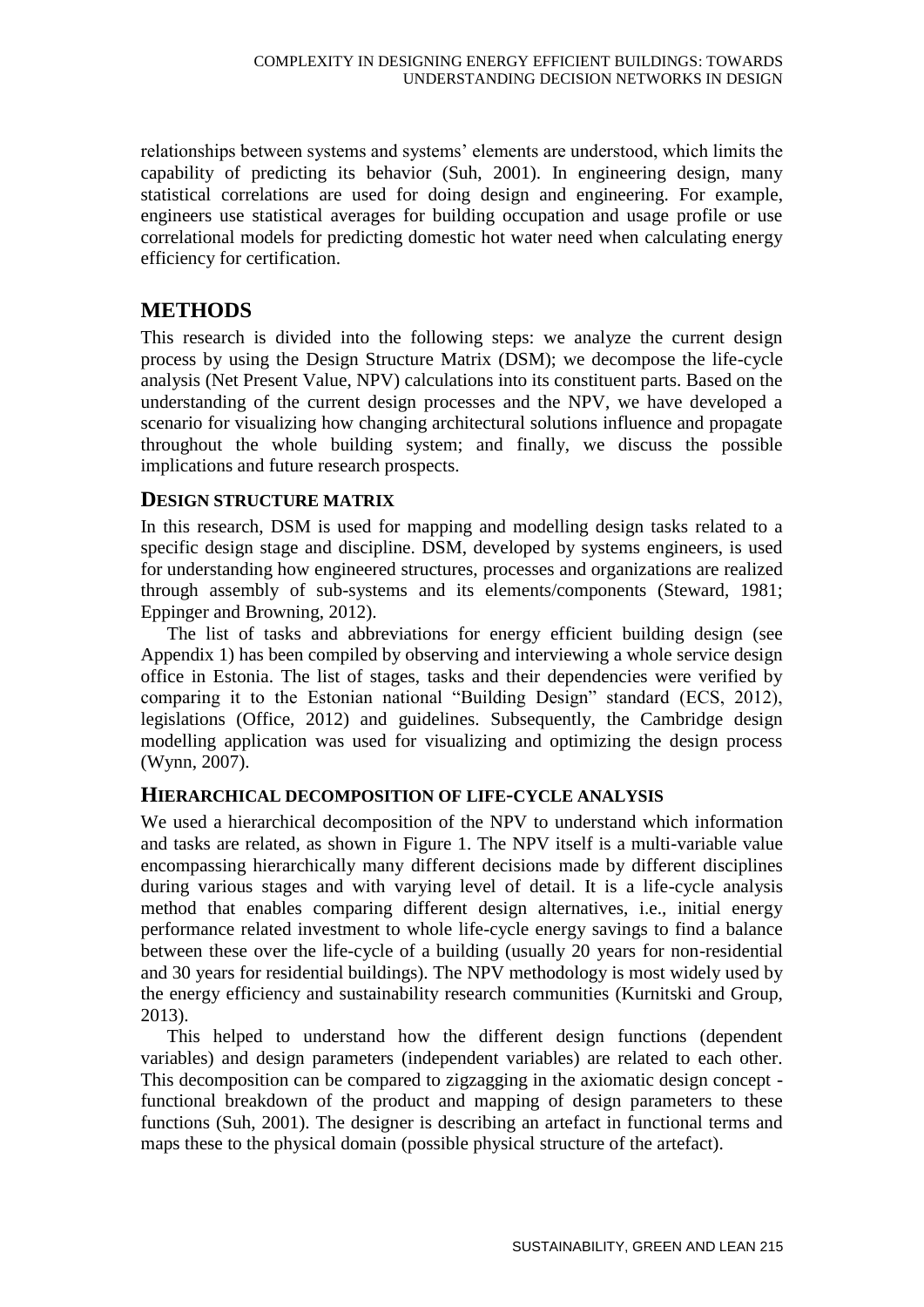

*Figure 1. Overall model for the calculation of the life-cycle cost.*

# **DESIGNING ENERGY EFFICIENT BUILDINGS: DSM MODELLING**

#### **CURRENT AND OPTIMIZED DESIGN PROCESSES**

Figure 2 shows the typical design process for designing the energy efficient buildings. It demonstrates the dominating role of an architect in the early stages of design to close the spatial design or form and shape before solving engineering problems. The DSM diagram also illustrates the batch nature of design; engineers start to work in their batches after the architect has finished. For closing the sequence, the building services engineer enters again to perform the energy efficiency calculations for certifying the energy use level. If the simulation results show that the current design solution meets neither minimum nor client requirements, serious consequences may result. When the client has set only the minimum energy efficiency requirements defined by legislation, typically no problems arise. However, when the client demands higher energy efficiency, for example, a low energy building (B-class), then a typical procedure or sequence of the building services engineer for improving energy efficiency is as follows:

- Identify if more efficient equipment, for instance, heating, ventilation or cooling can help to meet the required efficiency level.
- If not, recommend alternative solutions to the architect, which have minimum influence on the architectural solution (e.g. better windows, more insulation etc.).
- If the energy efficiency level is still not met, then local energy production may provide the solution if they are able to help meet the required efficiency level.
- If not, only in that case reconsider redesigning the architectural shape and form.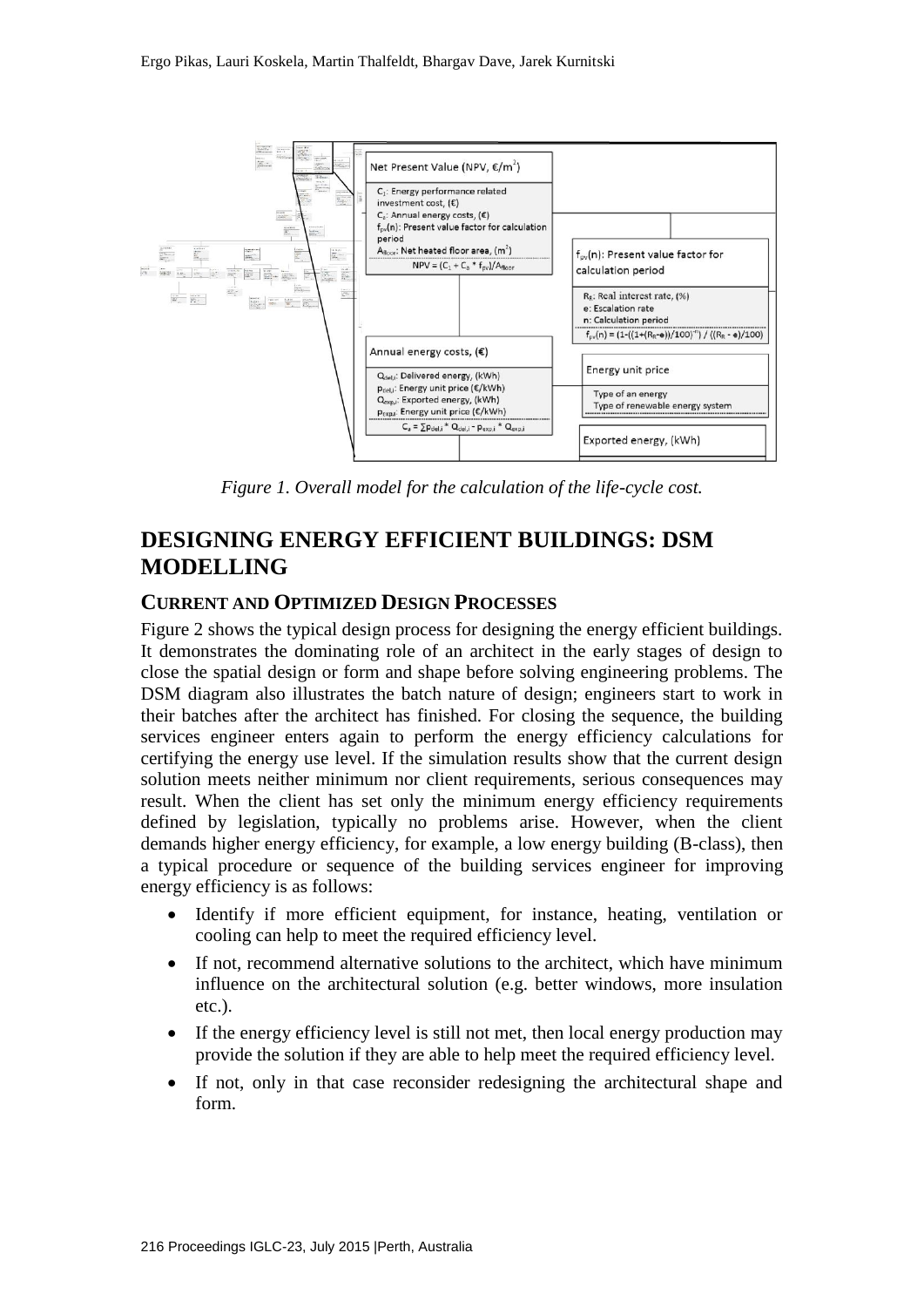

*Figure 2. Typical design process.*

Therefore, typically the design team prefers to keep the negative feedback loop as short as possible. The longer the negative iteration, the more rework must be done. Secondly, the typical design process presented in the figure above illustrates that the process is already well optimized, as not too many marks are present above the diagonal. As a result of interviews with a project manager, an architect, and structural, building services and electrical engineers, it was found that the current strategy for reducing interdependencies and rework between tasks is standardization and buffering.

Figure 3 shows optimized processes for energy efficient building design.In the next step, we used the DSM partitioning algorithm to reduce or eliminate feedback loops by delaying some of the tasks, as shown in Figure 2 (Eppinger, 1991). The aim was to reduce the complexity by uncoupling or decoupling design tasks. In simple terms, the aim was to reduce the marks above the diagonal by transforming the DSM into a lower triangular form or moving them as close as possible to the diagonal.After applying the algorithm, overall the process remains the same with slight changes, only the building services engineer and the electrical engineer are supposed to work more closely to define automation and nominal system powers, i.e., electric energy needs.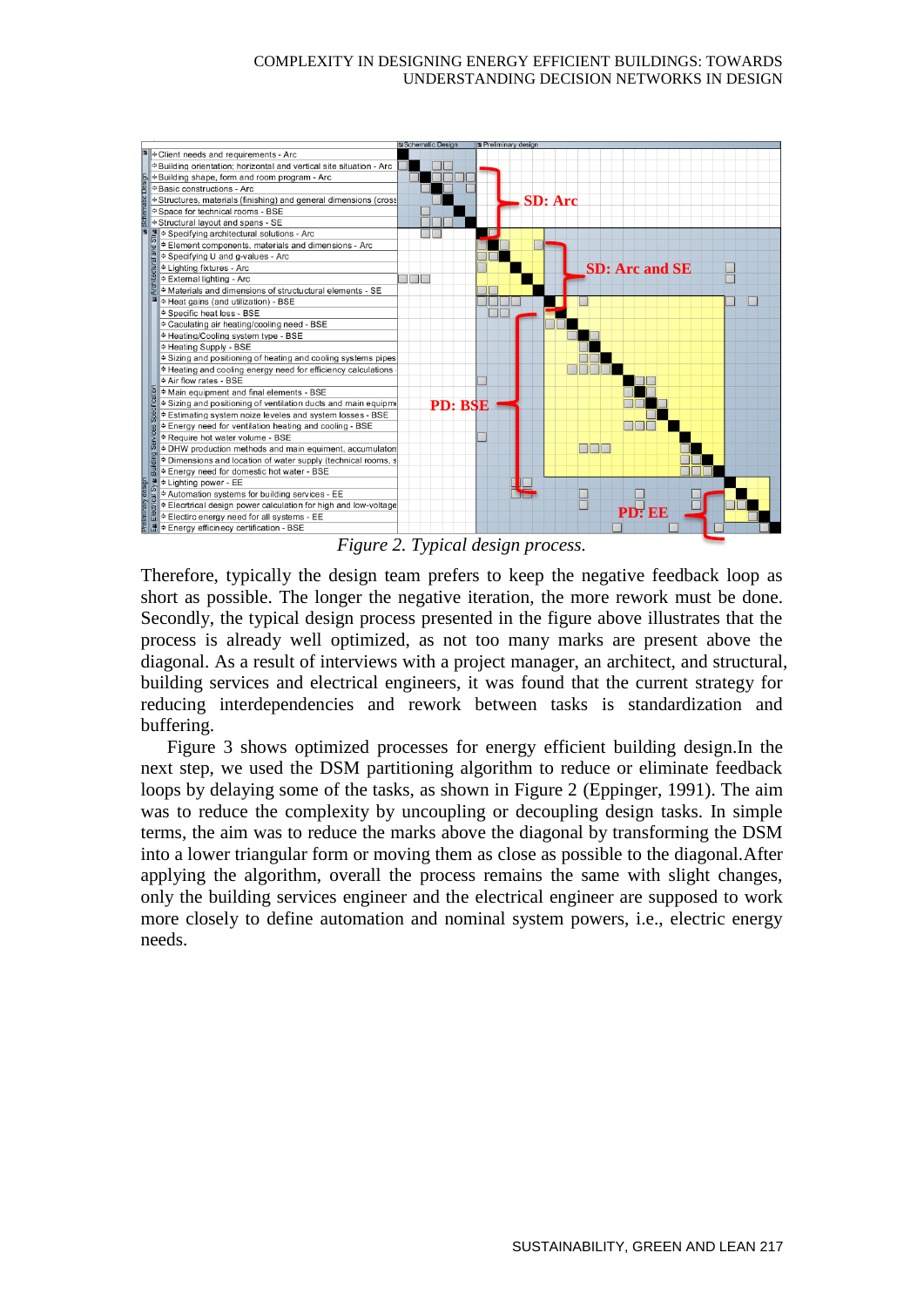

*Figure 3:. Typical design process after partitioning for optimizing the design process.*

# **DESIGN SCENARIO AND ITS IMPACT ON THE DESIGNED ARTEFACT**

The design scenario is used to determine the relationships between the design parameters, design tasks and disciplines by how building geometry changes during the design development stage influence these aspects.

### **LATE CHANGE IN BUILDING GEOMETRY**

Figure 4 illustrates the impact of changing the building geometry. As can be seen, it changes compactness and the main characteristics of the building (such as areas, design air flow rates, specific heat loss, etc.).This in turn influences the systems, therefore, also energy need and energy delivered, with the production of local renewable energy subtracted. Finally, all this influences construction and annual energy costs, leading to a new NPV of the proposed design solution.



*Figure 4. Impact network caused by changing the building geometry.*

Table 1 connects design functions and parameters identified in the hierarchical decomposition of the NPV to the design tasks listed in Appendix 1 by using task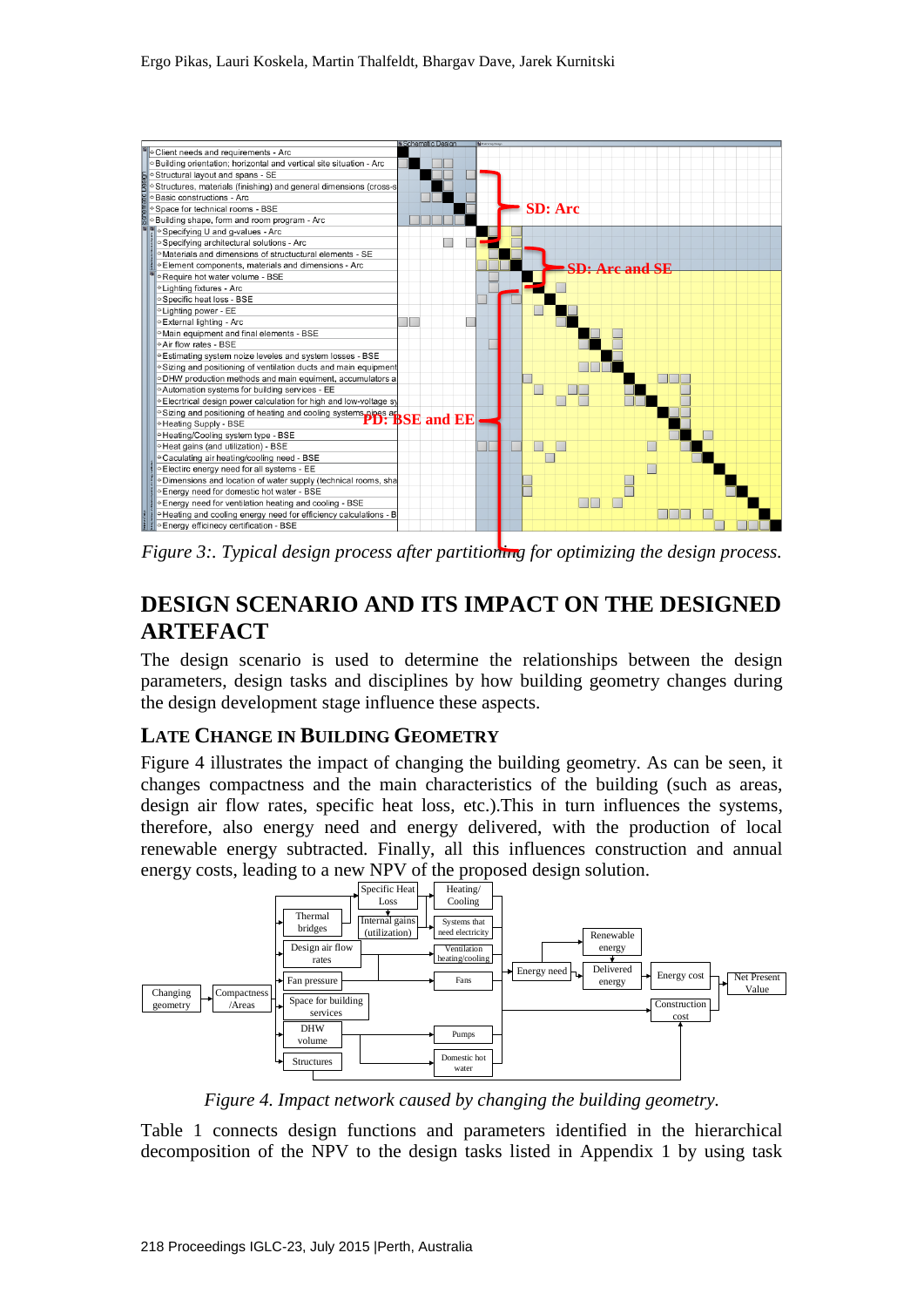numbers. Design tasks listed in the Appendix only cover the current design process up to the energy certification calculation. Therefore, rows 9 and 10 in Table 1 have no corresponding tasks because of no clear consideration of construction costs and/or life-cycle costs in a typical design office today. However, according to energy efficiency research community (Kurnitski and Group, 2013) and European Union energy efficiency directives and methodologies, investment costs and life-cycle costs are the major aspects for rationalizing energy efficient building design (Council, 2012). Certainly, these are not the only criteria (Arroyo, Tommelein and Ballard, 2012). Table 1 indicates how late changes in the building geometry influence other design disciplines. Comparing the tasks in Table 1 to the task sequence in Figures 3 and 4, we can see that the changing geometry means a large amount of rework, as everything must be reconsidered.

*Table 1. Connecting system design parameters to design tasks and disciplines.* **Nr Design Parameters and Functions Task Numbers Discipline Stage** 1 Compactness, Areas 3, 8 Architect **Schema** tic Design 2 Space required for HVAC/MEP systems 6 3 Structures 7 5 Thermal bridges, design air flow rates, fan pressure, specific heat loss and internal gains 14, 15, 21, 26 Building Services Engineer Prelimin ary Design 6 All systems design: heating, cooling, ventilation All systems design. Heating, cooling, verification<br>heating and cooling, pumps and domestic hot water 7 Electricity and automation systems **All tasks of BSE** Electrical Engineer 8 Energy need, renewable energy, delivered energy,  $\begin{array}{ccc} 34 & \text{Buiding Services} \end{array}$ **Engineer** 9 Construction cost 2008 and 2009 Not a design task Contractor/Cost surveyor - 10 Net present value Not a design task Building Services Engineer

# **DISCUSSION**

Current broken management methods have not helped to reduce complexity, rather they have increased it. In the literature review and visualization of the existing processes (tasks) and the energy efficiency calculations (design parameters) in Table 1, we showed how the product, processes and organization are interrelated above these three domains. Due to the inductive nature of design, it involves complexity, and it needs to be reduced or managed better. To achieve that, existing and perhaps new methods are needed. We are revisiting here existing solutions, technological and organizational means to reduce or in some instances to manage complexity.

#### **REDUCTION OF PRODUCT COMPLEXITY**

Building information modelling (Eastman, et al., 2011) has fundamentally changed the way we represent the functional and physical characteristics of a building in digital form. In historical terms, it has moved from static and illustrative drawings to highly functional and mathematical models that can be used for various kinds of simulations that support design processes and specific tasks, e.g., design coordination through clash detection. Building information modelling can also be used for developing a common language in a project team as it helps to visualize the building in one unified way (3D), understandable to everybody (Alarcon, Mandujano, and Mourgues, 2013).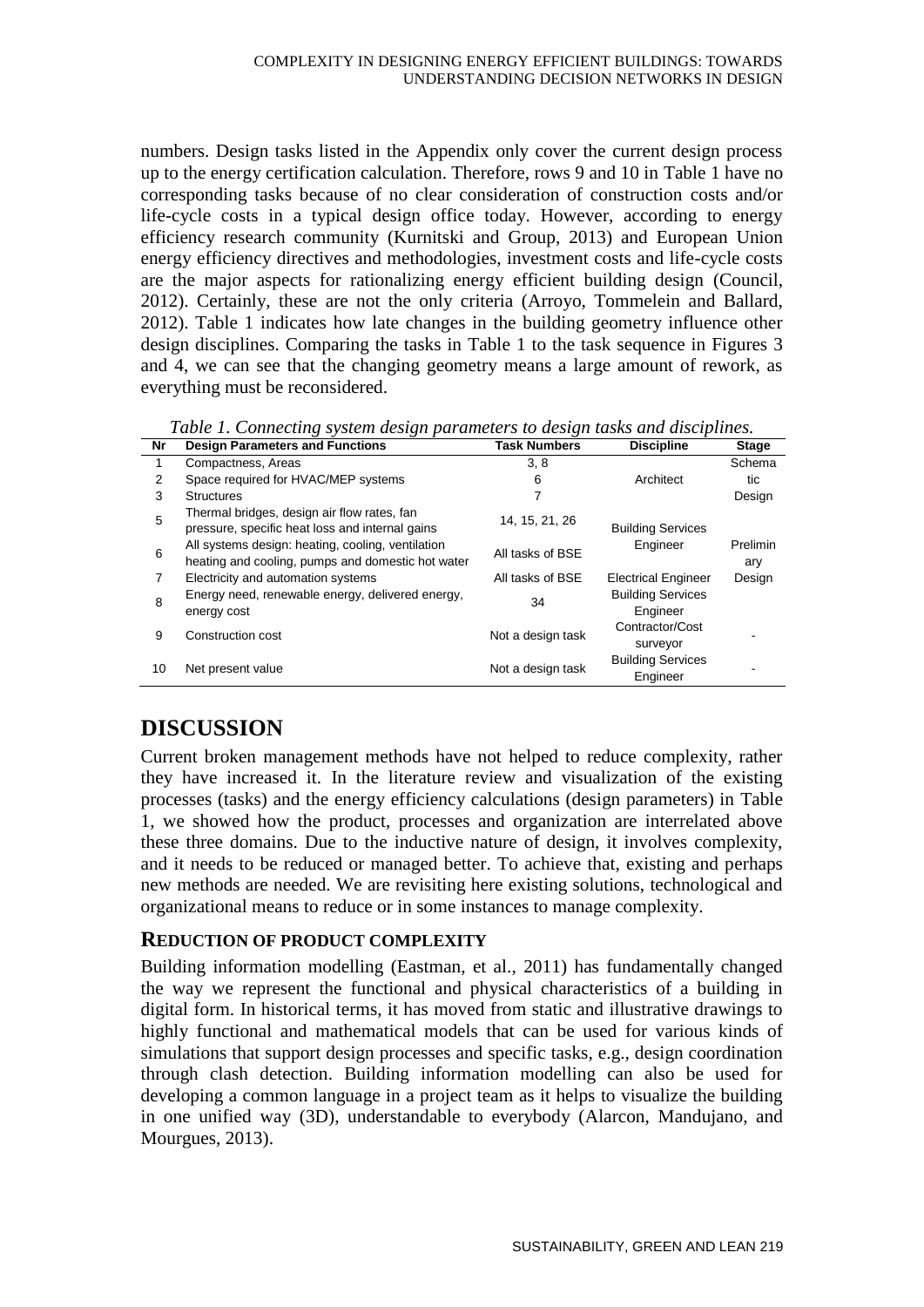As in the Toyota (Morgan and Liker, 2006), rapid prototyping (3D printing) could be used for experimenting and studying the different design solutions. This is especially important in the early stages of design (Pennanen and Koskela, 2005). Physical mock-ups/prototypes were largely used in the early years of engineering, especially in the bridge construction (Kranakis, 1997). The 3D printed models can be used for studying their functional characteristics under specified conditions, common to experimental sciences (Godfrey-Smith, 2009).

#### **REDUCTION OF PROCESS AND ORGANIZATION COMPLEXITY**

Lean construction (Koskela, 2000), integrative design (Reed, 2009) and/or integrated project delivery (IPD) are examples of reducing process complexity, not only in process terms, but also in terms of organization. These could be viewed as process models that aim to reduce the non-value adding tasks or remove these from the system (Koskela, 2000). Secondly, these approaches break the long communication chains and through colocation, information sharing and communication on design alternatives and solutions is more direct "Knots" can be designed into a process, which contains coupled decisions and tasks (Dave, et al., 2015). This means that design alternatives on different levels of resolutions or decomposition can be internally verified within a project team and validated with the client. Extreme collaboration (Chachere, Kunz and Levitt, 2003) and "Obeya room" (Morgan and Liker, 2006), "Big Room" in lean construction terminology are the methods often used for reducing process and organizational complexity.

# **CONCLUSIONS**

It is evident that most important decisions are made in the early stages of the design process because architect's work influences all the other disciplines. Designing is complex, not only because of complexity within one domain, but because of interdependencies above all three domains: product, process and organization. In this research, we have used the DSM and hierarchical decomposition of the NPV for visualizing the interdependency of design tasks and disciplines and how changes propagate throughout the system. Current design of energy efficient buildings is a linear and one-shot approach without iterations planned into the process. Broken management techniques do not help to reduce the complexity, but lean construction practices together with BIM and other new technologies could be used in managing the design complexity. Regarding buildings as a complex system emphasizes the need for understanding interdependencies in design and the impact of the design changes on the lifecycle costs. New methodologies and technologies discussed above could be used to visualize the impact of design changes to be linked to client's requirements and lifecycle costs.

### **REFERENCES**

Alarcon, L. F., Mandujano, M. G. and Mourgues, C. 2013. Analysis of the implementation of VDC from a lean perspective: Literature review. In: *Proc*. *21st Ann. Conf. of the Int'l. Group for Lean Construction*. Fortaleza, Brazil, Aug 31-2.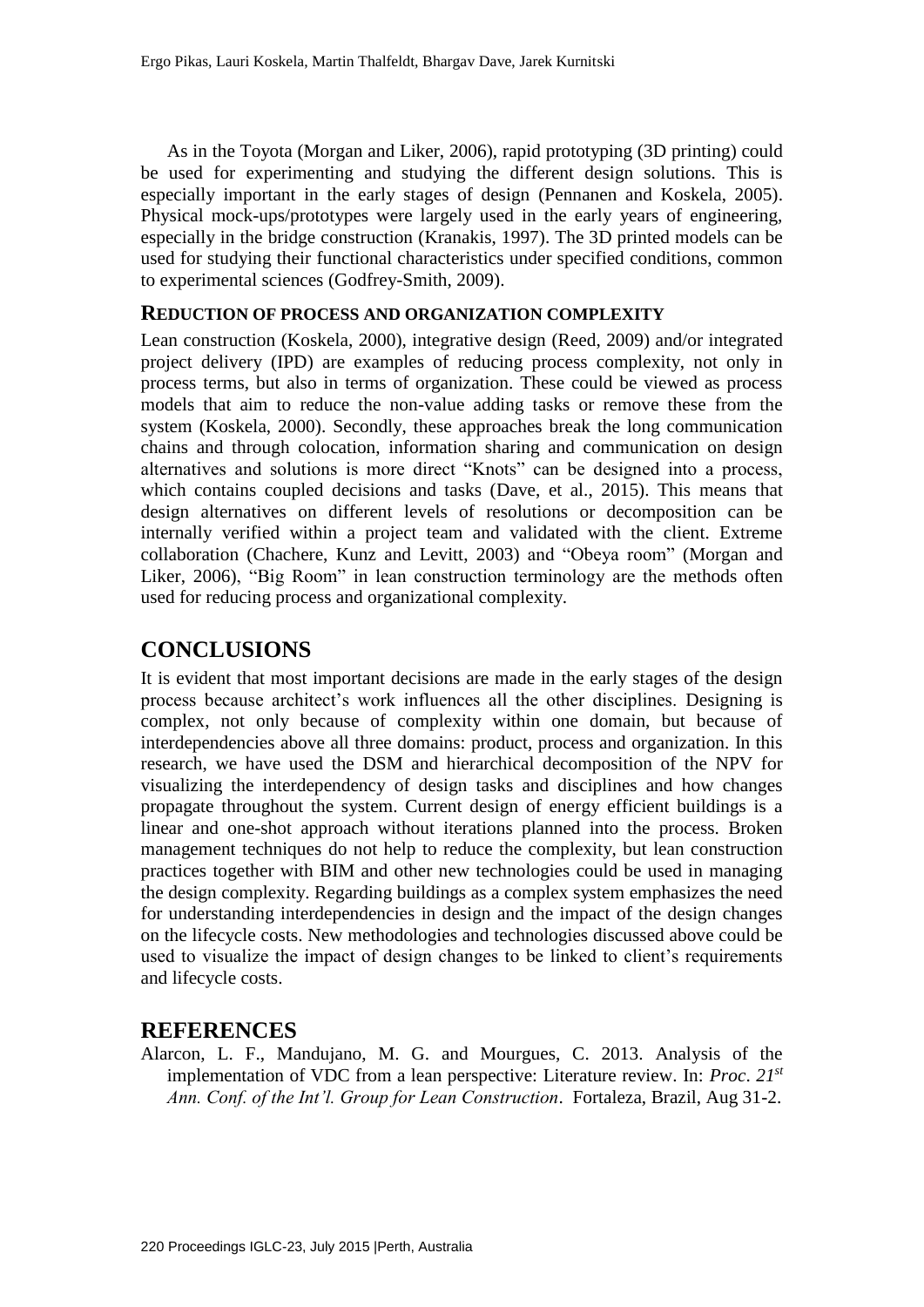- Arroyo, P., Tommelein, I. D. and Ballard, G. 2012. Deciding a sustainable alternative by 'choosing by advantages' in the AEC industry. In: *Proc*. *20th Ann. Conf. of the Int'l. Group for Lean Construction*. San Diego, USA, July 18-20.
- Ballard, G. 2000. Positive vs negative iteration in design. In: *Proc*. *8 th Ann. Conf. of the Int'l. Group for Lean Construction*. Brighton, UK, July 17-19.
- Ballard, G. and Koskela, L. 1998. On the agenda of design management research. In: *Proc*. *6 st Ann. Conf. of the Int'l. Group for Lean Construction*. Guarujá, Brazil, Aug 13-15.
- Bertelsen, S. and Emmitt, S. 2005. The client as a complex system. In: *Proc*. *13th Ann. Conf. of the Int'l. Group for Lean Construction*. Sydney, Australia, July 19-21.
- Bertelsen, S. 2003a. Complexity A new way of understanding construction. In: *Proc*. *11th Ann. Conf. of the Int'l. Group for Lean Construction*. Blacksburg, Virginia, Jul. 22-24.
- Bertelsen, S. 2003b. Construction as a complex system. In: *Proc*. *11th Ann. Conf. of the Int'l. Group for Lean Construction*. Blacksburg, Virginia, Jul. 22-24.
- Chachere, J., Kunz, J. and Levitt, R. 2003. *Can you accelerate your project using extreme collaboration? A model based analysis.* Stanford, CA: Stanford University, Center for Integrated Facility Engineering (CIFE).
- Council, 2012. *Commission Delegated Regulation (EU) No 244/2012* of 16 January 2012 supplementing Directive 2010/31/EU of the European Parliament and of the Council on the energy performance of buildings by establishing a comparative methodology framework for calculating cost-optimal levels of minimum energy performance requirements for buildings and building elements. Brussels: Official Journal L 81, 21/3/2012, pp. 18–36.
- Dave, B., Pikas, E., Kerosuo, H. and Mäki, T. 2015. ViBR–Conceptualising a virtual big room through the framework of people, processes, and technology. *Procedia Economics and Finance*, 21, pp.586–593.
- Eastman, C., Teicholz, P., Sacks, R. and Liston, K. 2011. *BIM handbook: a guide to building information modeling for owners, managers, designers, engineers, and contractors.* New Jersey: John Wiley & Sons.
- Estonian Centre for Standardization 2012. *EVS 811: 2012 Building design*. Tallinn, Estonia.
- Eppinger, S. D. 1991. Model-based approaches to managing concurrent engineering. *Journal of Engineering Design*, 2(4), pp.283-290.
- Godfrey-Smith, P. 2009. *Theory and reality: An introduction to the philosophy of science*. Chicago: University of Chicago Press.
- Howell, G. A., Ballard, G. and Tommelein, I. 2010. Construction engineering— Reinvigorating the discipline. *Journal of Construction Engineering and Management*, 137(10), pp.740-744.
- Koskela, L., Huovila, P. and Leinonen, J. 2002. Design management in building construction: from theory to practice. *Journal of Construction Research,* 3 (01), pp.1-16.
- Koskela, L. 2000. *An exploration towards a production theory and its application to construction*. PhD. VTT Technical Research Centre of Finland.
- Kranakis, E. 1997. *Constructing a Bridge: An Exploration of Engineering Culture, Design, and Research in Nineteenth-Century France and America*. Cambridge: Massachusetts Institute of Technology Press.